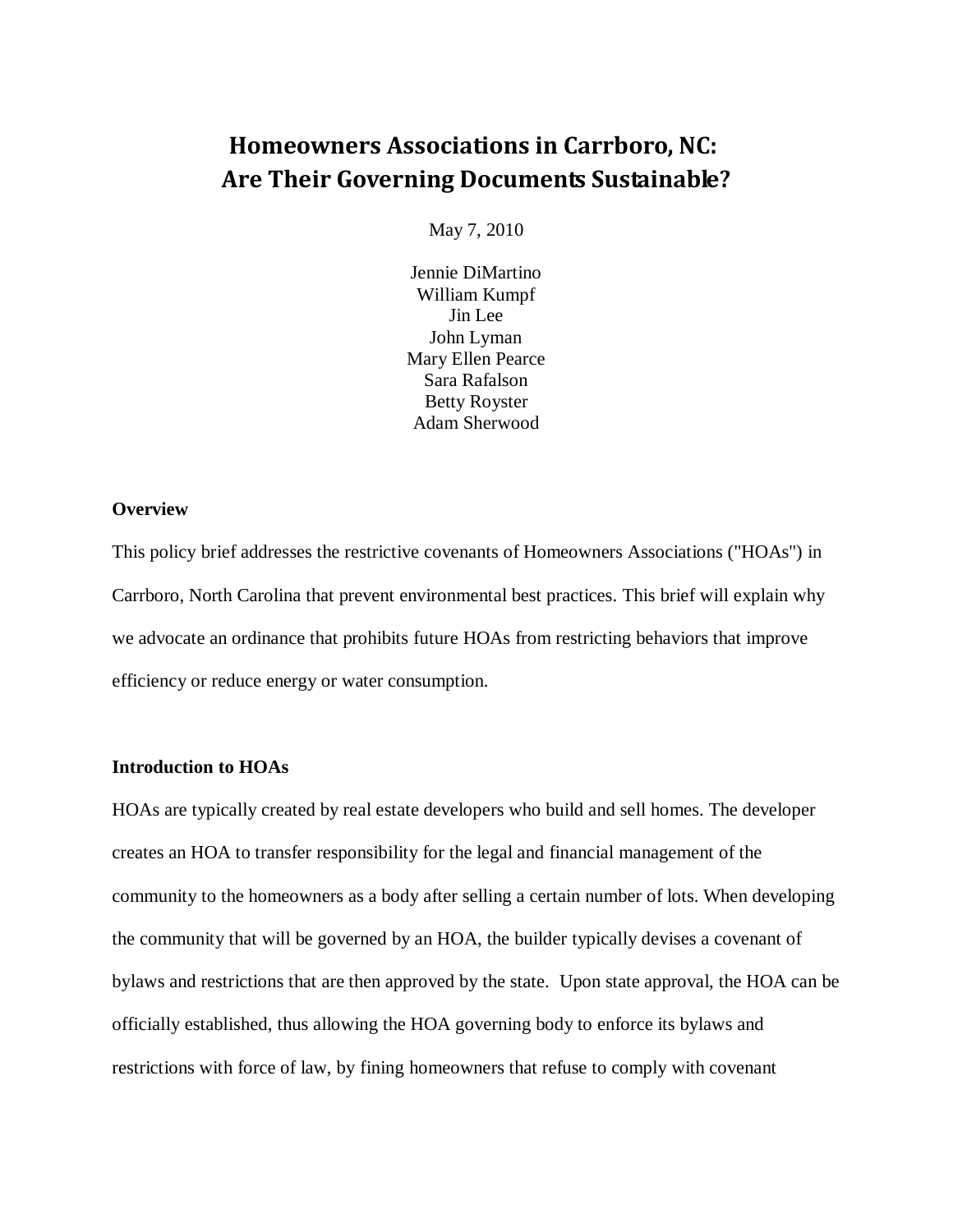standards. In North Carolina, HOAs are considered legal entities and are subject to federal, state, and municipal statutes that govern non-profit corporations and organizations.

Throughout the country, HOA covenants that prohibit practices that many view as environmentally friendly and sustainable are increasingly controversial. For the purposes of this brief, the definition of sustainability encompasses three components, including economic vitality, equal opportunity, and environmental quality. Within this definition of sustainability, economic vitality considers the long-term economic sustainability of the community, while equal opportunity guarantees every community member is treated with fairness, and environmental quality considers the long-term health of the planet. This brief, however, will focus primarily on the environmental component of this definition.

Residents living in HOA-governed communities often are prohibited from sustainable practices such as using clotheslines, installing solar panels, planting vegetable gardens, and having rain barrels. HOAs impose these types of regulations because some residents consider these practices unsightly and damaging to property values. For example, a resident might believe that the only reason a person would use a clothes line is because he or she cannot afford a clothes dryer. However, there are people who strive to implement environmental best practices such as using clothes lines to reduce their use of the Earth's diminishing natural resources and limit their contribution to climate change. The inability of residents to carry out these innocuous behaviors violates the equal opportunity and social equity part of the definition of sustainability. Consequently, these restrictions have caused numerous states to introduce legislation that limits or prohibits HOAs from banning sustainable practices, including those previously mentioned. (See appendix for examples.)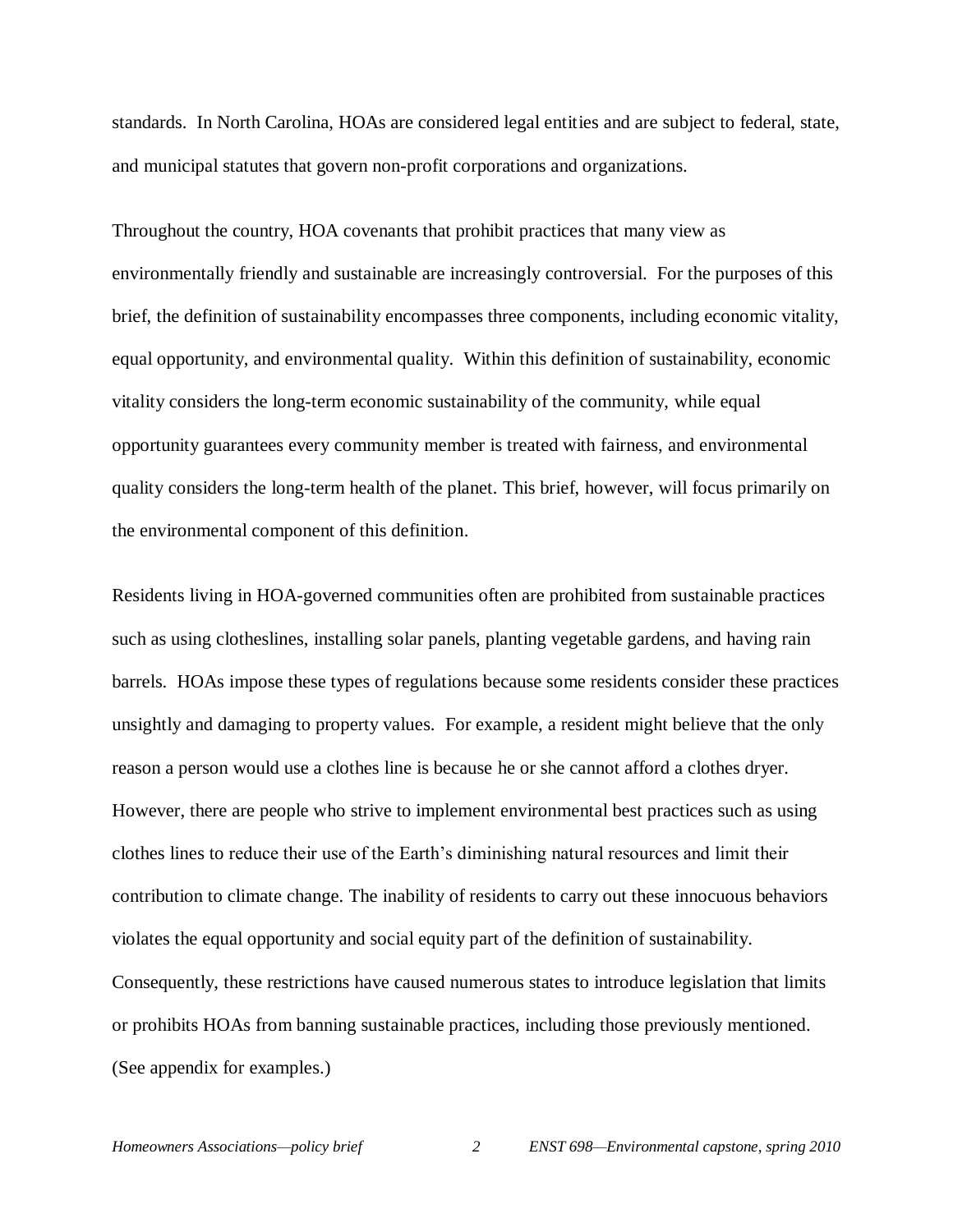#### **Existing Policies**

Although HOA covenants cannot supersede local, state, or federal law, the Town of Carrboro's land use ordinance has a few special provisions for HOAs. The ordinance describes the Town's legal relationship with HOAs in Articles IV and XIII. Article IV Section 15-67 of the ordinance, entitled "Maintenance of Common Areas, Improvements, and Facilities," establishes that HOAs are responsible for maintaining all common areas, improvements, and facilities, including private roads and parking areas, water and sewer lines, and recreational facilities. Article XIII Section 15-201, entitled "Homeowner's Association," clearly defines the HOA as having authority to maintain and exercise control over common areas. Therefore, HOA governing bodies have significant degrees of control within the common spaces of their communities.

According to Dan Coleman of the Board of Aldermen in Carrboro, the Board typically does not have ongoing, structured relationships with HOAs in Carrboro. However, in February of 2009, the Board of Aldermen received permission from the North Carolina General Assembly to adopt an amendment to the Carrboro Town Charter, which would allow Carrboro "to prohibit restrictive covenants that prevent the installation of solar collectors or other devices designed to generate or conserve energy through the use of renewable energy or to capture, store or reuse water" (2/26/09). Prior to the passage of this amendment, which allows the Board of Aldermen to write an ordinance governing future HOA covenants, the Town of Carrboro did not have any direct control over the rules and bylaws established in HOA covenants.

#### **Advantages and Disadvantages of Existing Policies**

The Town of Carrboro benefits economically from allowing HOAs to maintain common areas and facilities and conduct improvements. Within the neighborhood, HOAs assume responsibility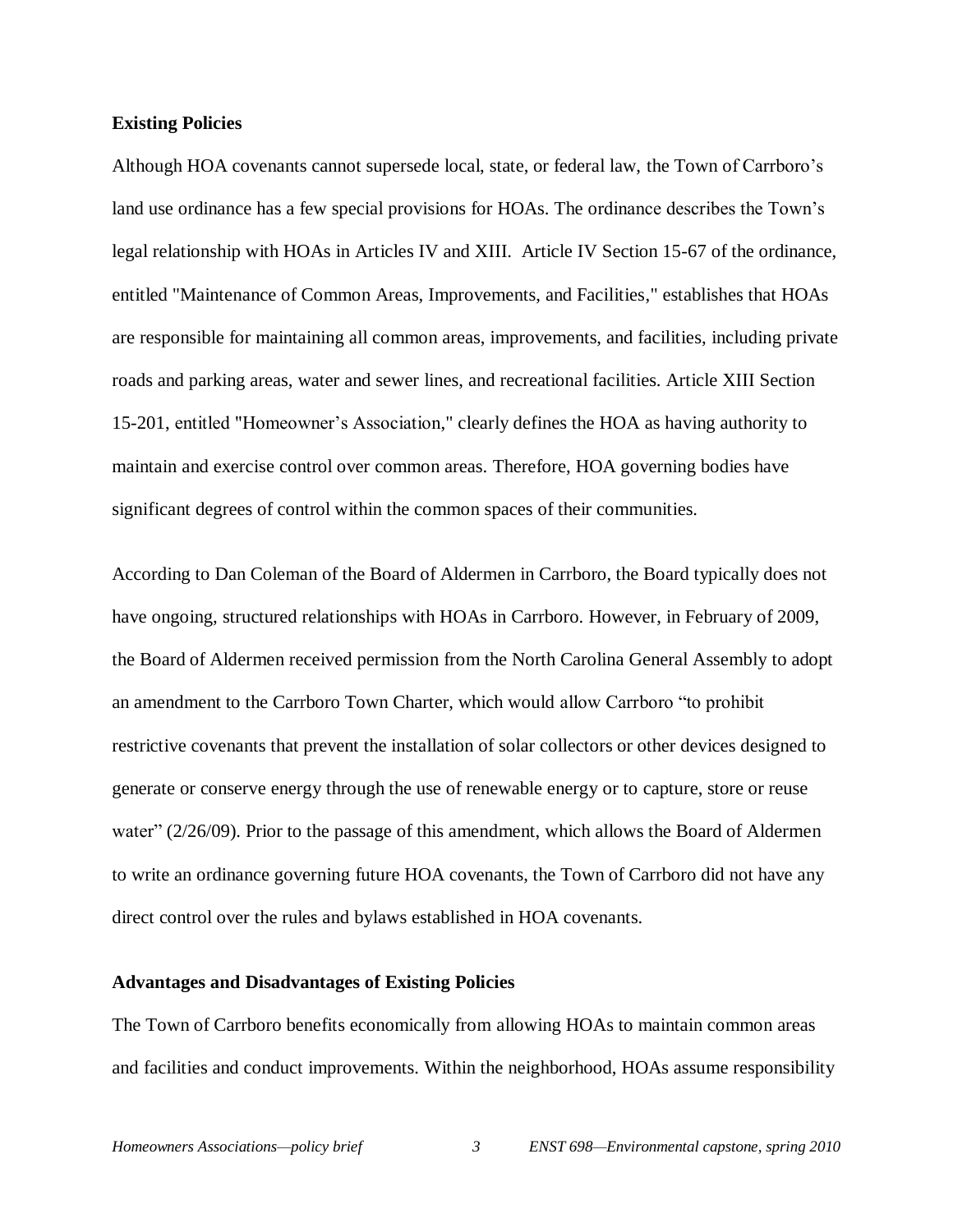for maintaining "private roads and parking areas, water and sewer lines, and recreational facilities." Under Section 15-67 of Article IV, this authorization releases Carrboro from a significant financial burden of maintaining a community's infrastructure, all the while collecting property taxes.

One positive aspect of the Town's amendment regarding HOAs is the clear delineation of the responsibilities of HOAs and of the requirements for establishing an HOA. This amendment necessitates that HOAs meet stringent requirements for establishing a corporation and assume significant responsibility for the well-being and viability of the community. Additionally, it benefits the Town of Carrboro in that it establishes strict standards to which HOAs must adhere, thereby resulting in the creation of responsible HOAs interested in sustaining communities and protecting property values.

A primary negative aspect of both of these amendments is that the Town must cede part of its control by granting jurisdiction to HOAs, thereby allowing them to establish rules that may be contradictory to the Town's greater interests. An example of this conflict is that many HOAs prohibit sustainable, environmentally friendly practices such as installing solar panels or using clotheslines. Because the Town has ceded some jurisdiction to the HOA, Carrboro is unable to impose policies that may be in the better interest of the community as a whole.

The new amendment presents many future opportunities for the Town of Carrboro to permit sustainable practices within HOAs. The amendment allows the Town to prohibit covenant bylaws which hinder energy generation or conservation activities. However, the drawback is that this amendment only allows Carrboro to influence new HOAs and prohibit certain regulations impeding energy and water conservation in their covenants.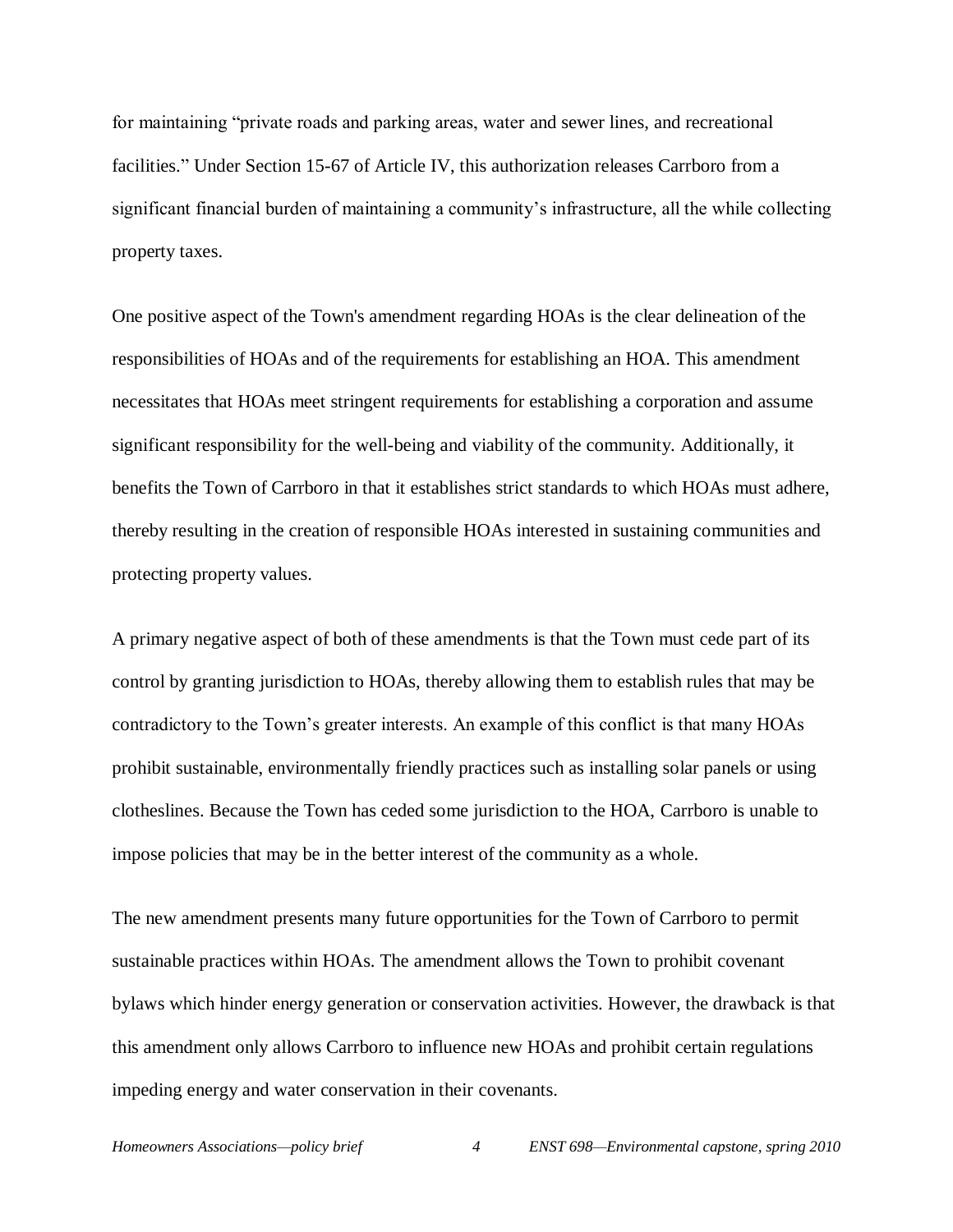#### **Our Proposal**

As noted above, many HOAs in the Town of Carrboro have restrictive covenants that prohibit certain environmentally beneficial behaviors. These covenants constitute a legal contract between the HOA and the Homeowner and as such their restrictions are not currently regulated directly by the Town Government. However, as natural resources, notably water and fossil fuels, become increasingly scarce it is critical that town citizens be given the option to effect any and all measures aimed at efficiency and conservation. Therefore, the Town of Carrboro should act to regulate future HOA covenants, which often sacrifice sustainability in favor of appearances and property values.

We propose that the Town of Carrboro exercise its legal right to create an ordinance preventing any future HOAs from restricting behaviors that either improve efficiency or reduce consumption of water and energy. This ordinance should address, in particular, the environmentally beneficial practices most often restricted by HOAs. These include, but are not limited to, installation of solar panels and water heaters, the use of rain barrels and clotheslines, xeriscaping (drought-tolerant landscaping), and planting vegetable gardens. The language of the ordinance should specifically address and name the practices that are currently prohibited by HOAs, so as to avoid any confusion or debate over whether its provisions apply to particular technologies or practices. (See Appendix for a more complete list)

#### **Reasons for our Proposal**

The aim of our proposal is to show that measures promoting sustainability as well as efforts to protect property values and neighborhood appearances are not necessarily mutually exclusive. Given the current state of policy concerning HOA covenant restrictions on environmental best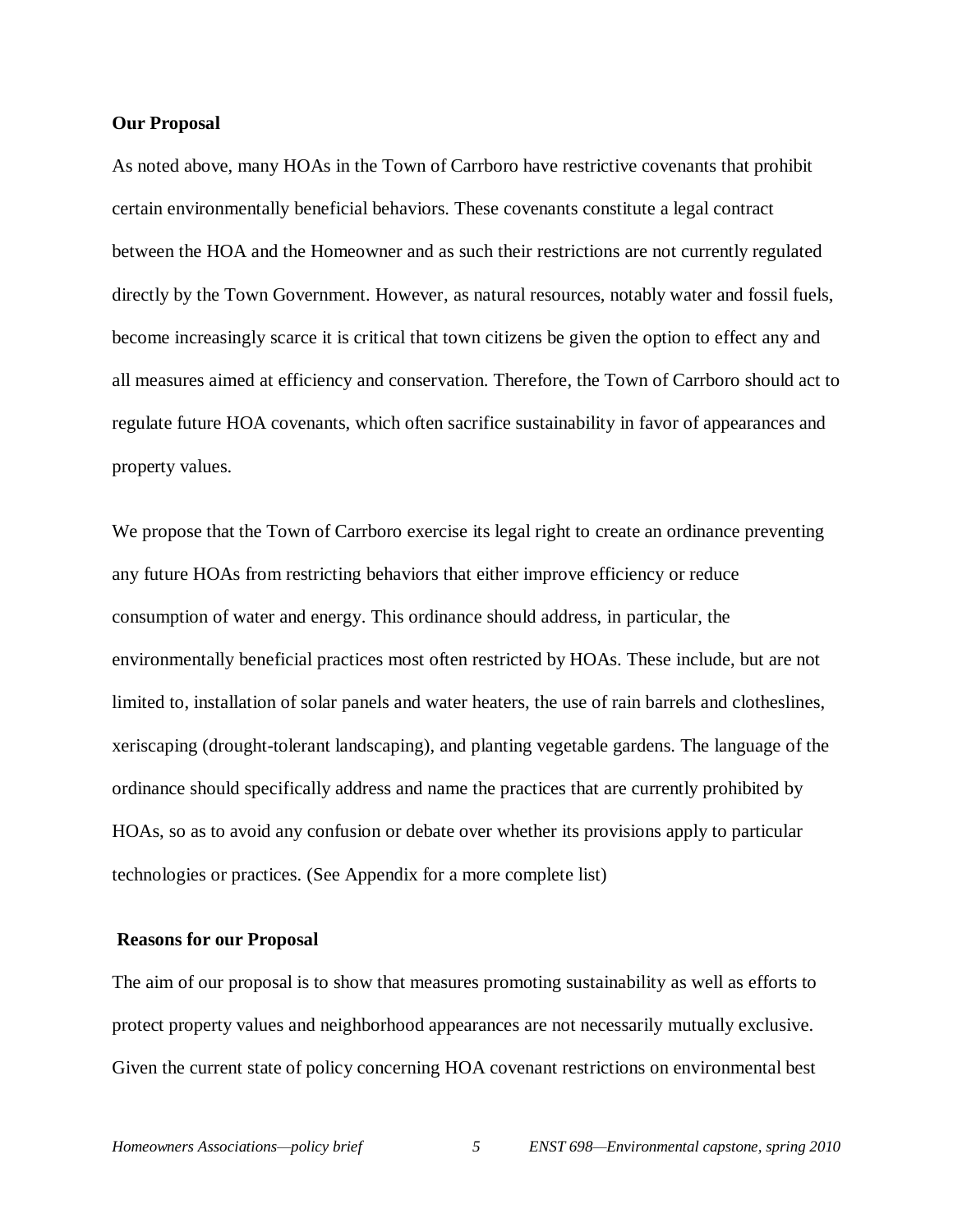practices, it is paramount that the Board of Aldermen should take a new stance and enact an ordinance that limits the abilities of new HOAs to pass such restrictions. An ordinance of this sort would better reflect Carrboro's reputation as a community committed to progressive values, including environmental stewardship. It is in the best interest of homebuyers and the Town in general to ensure that new HOA covenants do not compromise the Town's interest in sustainability. By prohibiting HOAs from preventing homeowners from participating in environmentally beneficial behaviors, individuals receive more personal liberties to make sustainable decisions for themselves. Many homeowners will take steps to implement the aforementioned currently restricted practices.

Although we recognize HOAs' commitments to protecting property values, given the Town of Carrboro's sustainability goals, it is necessary for the Board of Alderman to create legislation preventing restrictions on environmental best practices. The Town should build on momentum that began with the passage of the amendment last February, which was a critical step in the right direction. An ordinance loses its effectiveness, however, the longer it takes to move through the decision-making process to its promulgation, as new HOAs are established each year that will not be subject to a new ordinance. This ordinance will establish a precedent for environmentally sustainable policies for Carrboro, the state and country as well, which are increasingly significant as concerns over climate change and resource scarcity become ever more urgent.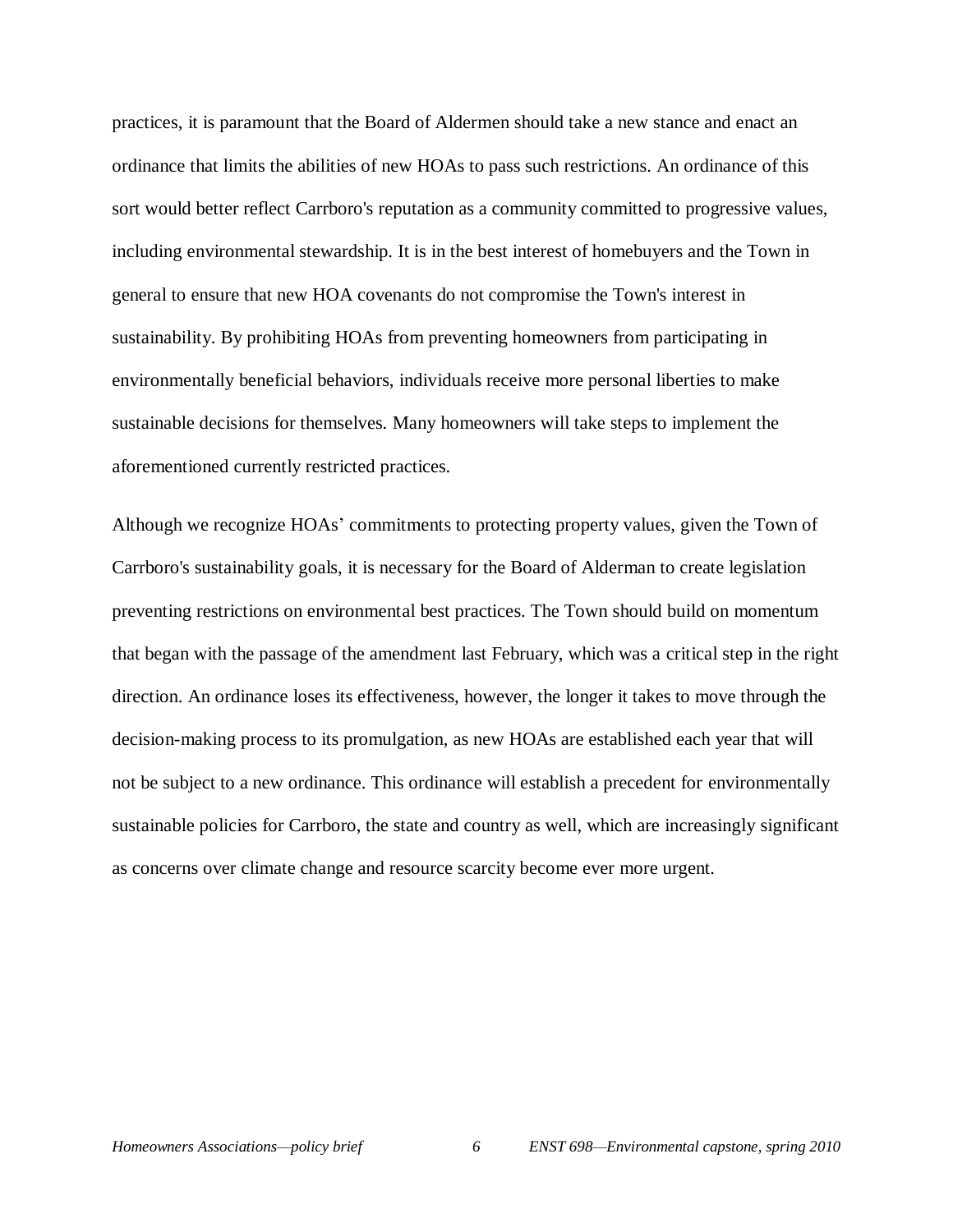# **Appendix: Environmental Benefits of Restricted Activities**

### **I. Clotheslines**

- Saves energy and lowers energy bills
- Dryers account for 10 to 15% of domestic energy consumption in the United States
- Save money (more than \$25/month off electric bill for many households).
- Clothes last longer
- Clothes and linens smell better, without the addition of possibly toxic chemicals to your body and the environment
- Conserve energy and the environment, while reducing climate-threatening energy use.
- Encourages moderate physical activity, which you can do in or outside.
- Sunlight bleaches and disinfects
- Indoor racks can humidify in dry winter weather
- Clothes dryer and washing machine fires account for about 17,700 structure fires, 15 deaths, and 360 injuries annually. The yearly national fire loss for clothes dryer fires in structures is estimated at \$194 million
- Demonstrate that small steps can make a difference

"How can I help protect the environment?". Environmental Protection Agency. March 17, 2010 <http://www.epa.vic.gov.au/whatcanIdo.asp>.

"A Positive Approach to Change". Project Laundry List. March 17, 2010 <http://www.laundrylist.org/>.

# **II. Composting**

- Enriches soils
	- o Compost has the ability to help regenerate poor soils. The composting process encourages the production of beneficial micro-organisms (mainly bacteria and fungi), which in turn break down organic matter to create humus. Humus, a rich nutrient-filled material, increases the nutrient content in soils and helps soils retain moisture. Compost has also been shown to suppress plant diseases and pests, reduce or eliminate the need for chemical fertilizers, and promote higher yields of agricultural crops.
- Cleans up contaminated soils
	- o The composting process has been shown to absorb odors and treat semivolatile and volatile organic compounds (VOCs), including heating fuels, polyaromatic hydrocarbons (PAHs), and explosives. It has also been shown to bind heavy metals and prevent them from migrating to water resources or being absorbed by plants. The compost process degrades and, in some cases, completely eliminates wood preservatives, pesticides, and both chlorinated and nonchlorinated hydrocarbons in contaminated soils.
- Improves soil retention
- Reduces greenhouse gasses
	- o Composting organic materials that have been diverted from landfills ultimately avoids the production of methane and leachate formulation in the landfills. Compost has the ability to prevent pollutants in stormwater runoff from reaching surface water resources. Compost has also been shown to prevent erosion and silting on embankments parallel to creeks, lakes, and rivers, and prevents erosion and turf loss on roadsides, hillsides, playing fields, and golf courses.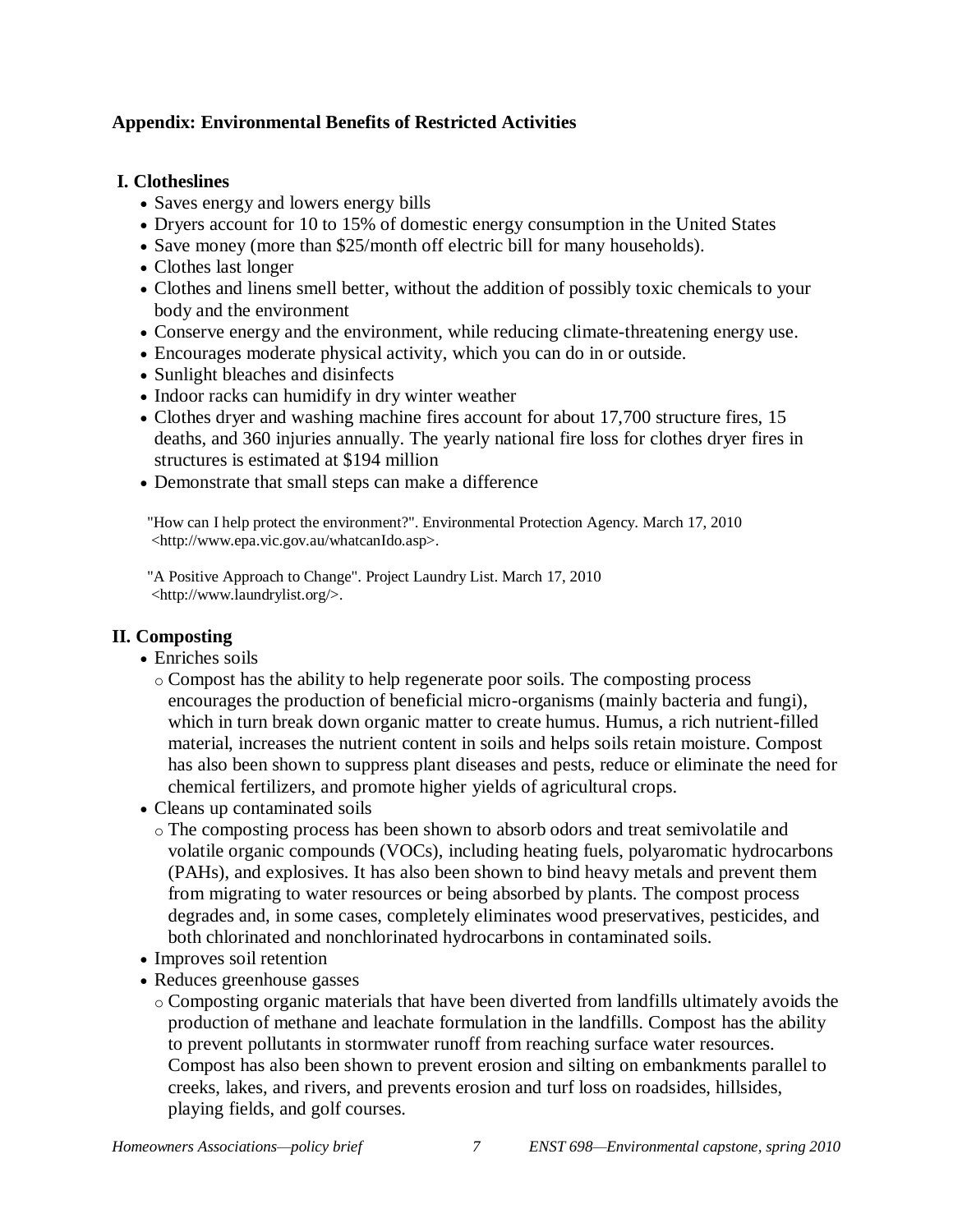- Economic benefits
	- o Using compost can reduce the need for water, fertilizers, and pesticides. It serves as a marketable commodity and is a low-cost alternative to standard landfill cover and artificial soil amendments. Composting also extends municipal landfill life by diverting organic materials from landfills and provides a less costly alternative to conventional methods of remediating (cleaning) contaminated soil.
- Can be used for a home garden, reducing the need to buy compost or nutrient additives.

"Environmental Benefits". Environmental Protection Agency. March 17, 2010 <http://www.epa.gov/osw/conserve/rrr/composting/benefits.htm>.

# **III. Driveway Materials**

- Restrictions on using permeable pavers and other alternatives to asphalt or concrete driveways prevent homeowners from reducing their point-source pollution (from homes).
	- o Major pollutants from homes linked to driveways are "solids, utrients, metals, and PAHs (Bannerman et al., 1993; Steuer et al., 1997)."
	- o Driveways account for 3 times as much runoff as lawns (21% vs 7% Bannerman et al., 1993).
	- o Steuer et al. (1997) found that although driveways in the studied area only accounted for 4% of area, they accounted for 10% of runoff.
- Asphalt and concrete driveways are 100% impervious, meaning no liquids can filter into the ground under them. This means that significantly more runoff goes into sewers and watersheds from traditional impervious driveways than from alternatives such as permeable asphalt or pavers. Permeable pavers create spaces in between a concrete lattice, allowing for more infiltration and less waste water treatment of polluted runoff.
- This change would indirectly lead to energy and water savings, since both are expended in the process of collecting, mitigating, and purifying polluted runoff in urban areas.
- The pavers create more green area reducing absorbed solar radiation and thereby the temperature of the entire lot.
	- o Along with roofing materials, driveway materials are an important factor in temperature regulation and allowing for alternative materials, such as permeable pavers, would reduce the need for intensive air conditioning and cooling and would make each lot, and thus entire developments, significantly more comfortable and cooler in the summer.

Bannerman, R.T. et al. "Sources of pollutants in Wisconsin stormwater." *Water Science Technology*. 28.3-5 (1993): 241-59.

Steuer, J. et al. "Sources of contamination in an urban basin in Marquette, Michigan and an analysis of concentrations, loads, and data quality." *US Geological Survey*. 97.4242 (1997)

#### **IV. Greenhouses**

- Provide the gardener with an effective and easy way to grow healthy plants.
- Grow larger plants more quickly than using other agricultural methods of gardening, thereby increasing overall plant production
- Gardner has less fear about constantly changing weather
- Ability to grow seasonal plants any time throughout the year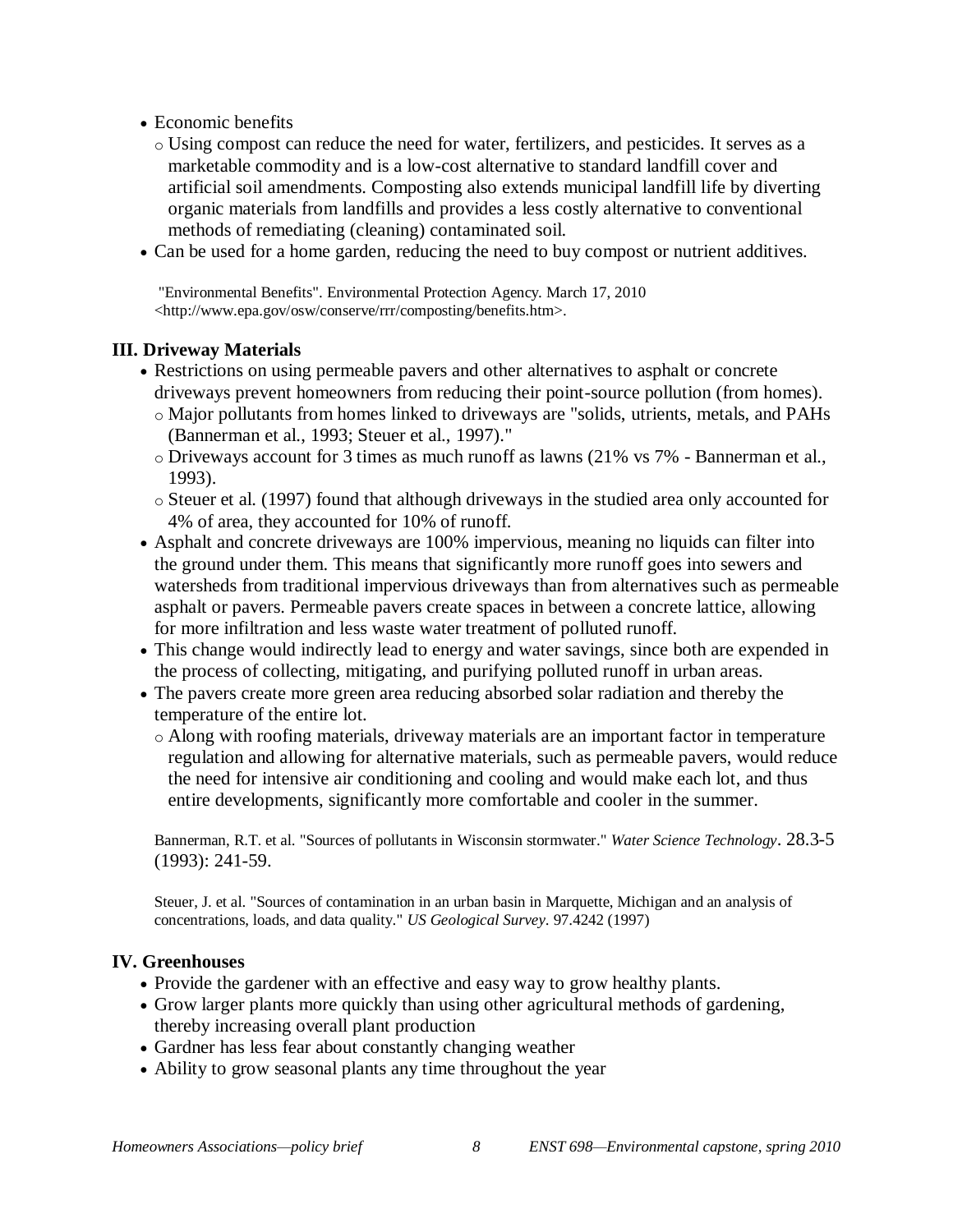EPA Staff, *Nurseries & Greenhouses.* US Environmental Protection Agency, 17 Oct. 2007. Web. 15 Apr. 2010 [http://www.epa.gov/agriculture/nurgreen.html.](http://www.epa.gov/agriculture/nurgreen.html)

### **V. Home Gardens**

Energy intensity of food production:

- Ten calories of fossil fuel energy are required to produce one food calorie.
- Food production accounts for 1/5 of an individual's energy consumption.
- 80% of US energy consumption increases are due to "food related energy flows" (packaging, processing, transporting, storing, preparing food).
- Food-related energy use increased from 14.4% in 2002 to 15.7% in 2007.

Pollan, Michael. "Why Bother?" *The New York Times Magazine*, 20 April 2008: [http://www.nytimes.com/2008/04/20/magazine/20wwln-lede](http://www.nytimes.com/2008/04/20/magazine/20wwln-lede-t.html?pagewanted=1&_r=2&)[t.html?pagewanted=1&\\_r=2&s](http://www.nytimes.com/2008/04/20/magazine/20wwln-lede-t.html?pagewanted=1&_r=2&)q=vegetable%20garden%20energy%20benefits&st=nyt&scp=1

Marsh, Kenneth and Betty Bugusu. "Food Packaging – Roles, Materials, and Environmental Issues." *Journal of Food Science*, Vol. 72 Nr. 3, 2007[. http://members.ift.org/NR/rdonlyres/C3FC4F7C-BE99-4124-BA67-](http://members.ift.org/NR/rdonlyres/C3FC4F7C-BE99-4124-BA67-A5C3A77D1B05/0/FoodPkgEnviron.pdf) [A5C3A77D1B05/0/FoodPkgEnviron.pdf](http://members.ift.org/NR/rdonlyres/C3FC4F7C-BE99-4124-BA67-A5C3A77D1B05/0/FoodPkgEnviron.pdf)

Energy savings from home gardens:

- Gardeners can produce more energy than consumed by avoiding the use of gasolinepowered tools and fossil fuel-based fertilizers and pesticides.
- Organic gardens use no synthetic fossil fuel-based fertilizers or pesticides.
- Food's carbon footprint includes miles travelled and packaging use, both of which are eliminated when food is produced at home.
- US produce travels an average of 1300 to 2000 miles from farm to consumer.

"Ten Good Reasons to Tend a Vegetable Garden." *<http://extension.unh.edu/news/new11604.htm>* University of New Hampshire Cooperative Extension, Web. 13 April 2010."Organic Gardening" *<http://powergreenhome.com/garden.html>* Power Green Home, Web. 13 April 2010.

McWilliams, James E. "Food that Travels Well." *The New York Times*, 6 August 2007: <http://www.nytimes.com/2007/08/06/opinion/06mcwilliams.html?pagewanted=print>

"Protect the Environment with a Vegetable Garden" *[http://www.ezgarden.com/Articles/Benefits-of-Vegetable-](http://www.ezgarden.com/Articles/Benefits-of-Vegetable-Gardening/Protect-Environment-with-Vegetable-Garden.aspx)[Gardening/Protect-Environment-with-Vegetable-Garden.aspx](http://www.ezgarden.com/Articles/Benefits-of-Vegetable-Gardening/Protect-Environment-with-Vegetable-Garden.aspx)* EZ Garden, Web. 13 April 2010

"Reducing Food Miles" *[http://attra.ncat.org/farm\\_energy/food\\_miles.html](http://attra.ncat.org/farm_energy/food_miles.html)* National Sustainable Agriculture Information Service, Web. 9 March 2009

Home gardens' reduction of waste associated with food packaging:

- 31% of MSW generated in 2005 was from materials used for packaging, including glass, metal, plastic, paper, and paperboard
- Food packaging accounts for 50% (by weight) of total packaging sales

Marsh, Kenneth and Betty Bugusu. "Food Packaging – Roles, Materials, and Environmental Issues." *Journal of Food Science*, Vol. 72 Nr. 3, 2007[. http://members.ift.org/NR/rdonlyres/C3FC4F7C-BE99-4124-BA67-](http://members.ift.org/NR/rdonlyres/C3FC4F7C-BE99-4124-BA67-A5C3A77D1B05/0/FoodPkgEnviron.pdf) [A5C3A77D1B05/0/FoodPkgEnviron.pdf](http://members.ift.org/NR/rdonlyres/C3FC4F7C-BE99-4124-BA67-A5C3A77D1B05/0/FoodPkgEnviron.pdf)

#### *Examples of national and international gardening programs*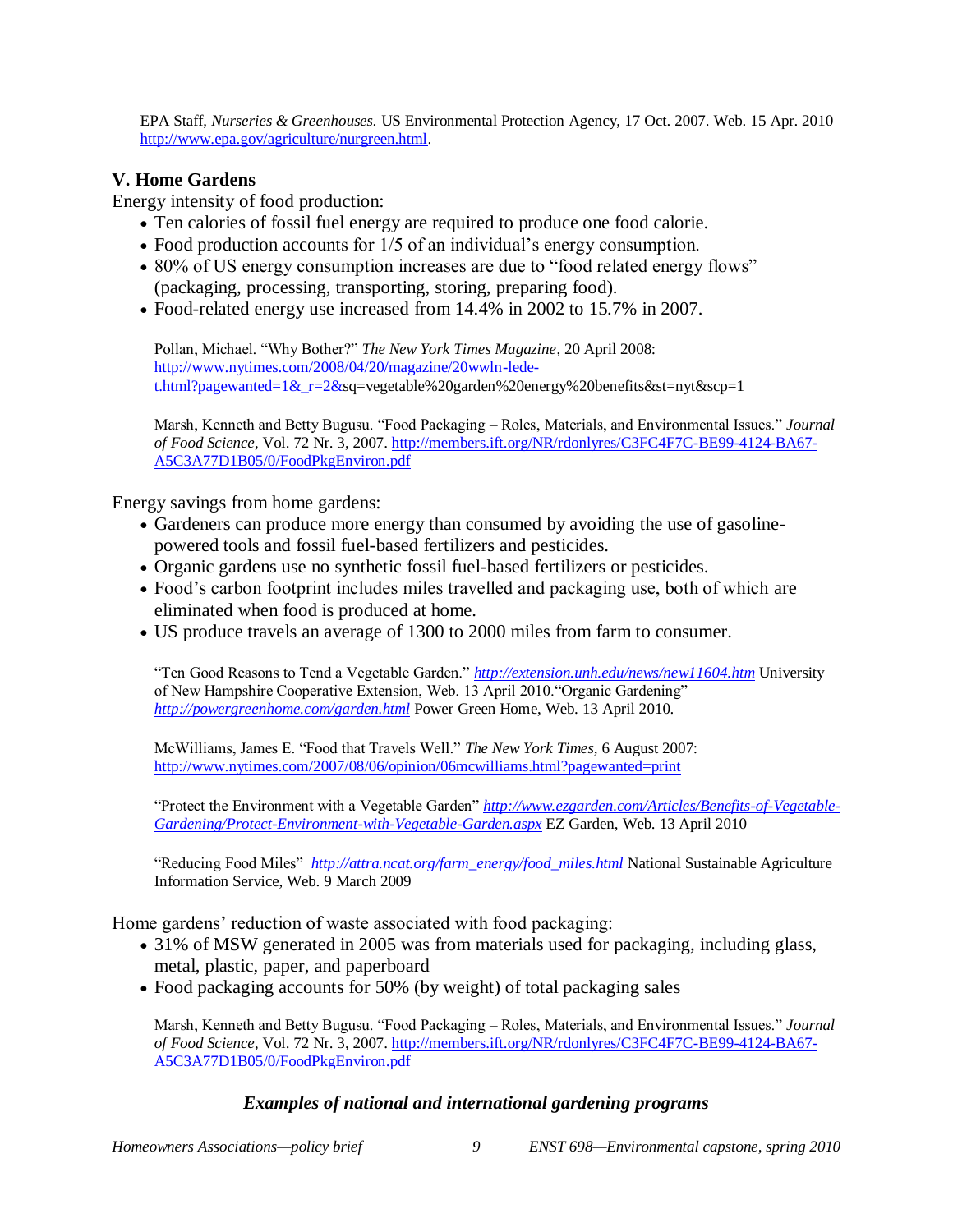Los Angeles Community Garden Council

- Connects individuals with community garden spaces.
- Provide resources for building / establishing community gardens.

Los Angeles Community Garden Council *[http://www.lagardencouncil.org/index.php?option=com\\_content&task=view&id=22&Itemid=39](http://www.lagardencouncil.org/index.php?option=com_content&task=view&id=22&Itemid=39)*

London: Capital Growth Initiative

- London's city government established the Capital Growth initiative to encourage citizens to establish vegetable gardens in unused urban spaces (schoolyards, old railroads, flat rooftops on houses / commercial buildings).
	- o Money incentives: £1000 for each rooftop garden created
- Goals of project:
	- o Increase supply of local produce
	- o Reduce London's carbon footprint
	- o Promote self-sufficiency among city's communities
- Part of efforts to conduct a greener Olympic games

"London: 2,012 vegetable gardens by 2012" *[http://sustainablecities.dk/en/city-projects/cases/london-2012](http://sustainablecities.dk/en/city-projects/cases/london-2012-vegetable-gardens-by-2012) [vegetable-gardens-by-2012](http://sustainablecities.dk/en/city-projects/cases/london-2012-vegetable-gardens-by-2012)* Sustainable Cities, Web. 13 April 2010

UK National Trust

- "Window Food" campaign: encourages residents living in London flats to grow produce in window boxes
- 600 acres of window boxes available throughout city to produce food

"The Vertical Vegetable Garden" <http://www.prlog.org/10279859-the-vertical-vegetable-garden.html>

#### **VI. Non-household Animals**

Bees

- Improve fertility of gardens
- Cheap, easy access to natural honey

**Chickens** 

- Chickens can be fed on kitchen waste which reduces waste sent to landfills.
- Minimal carbon footprint created as there are no delivery miles incurred.
- Chicken waste can be used as a highly nutritious fertilizer for a garden.
- The chickens can be raised organically and without the use of harmful chemicals.
- The lawncare services they provide replace toxic weed killers, pesticides, and plant growers.
- Home-produced eggs reduce the need for packaging and transport of commercial eggs. A few chickens normally provide enough eggs for a family.
- Gives owner control over the diet and treatment of chickens
- Decreases food safety risks associated with hormones and antibiotics
- Part of the local food movement; a more self reliant method for producing food
- Chickens/chicken coops are easy and inexpensive to maintain (when compared to most other pets)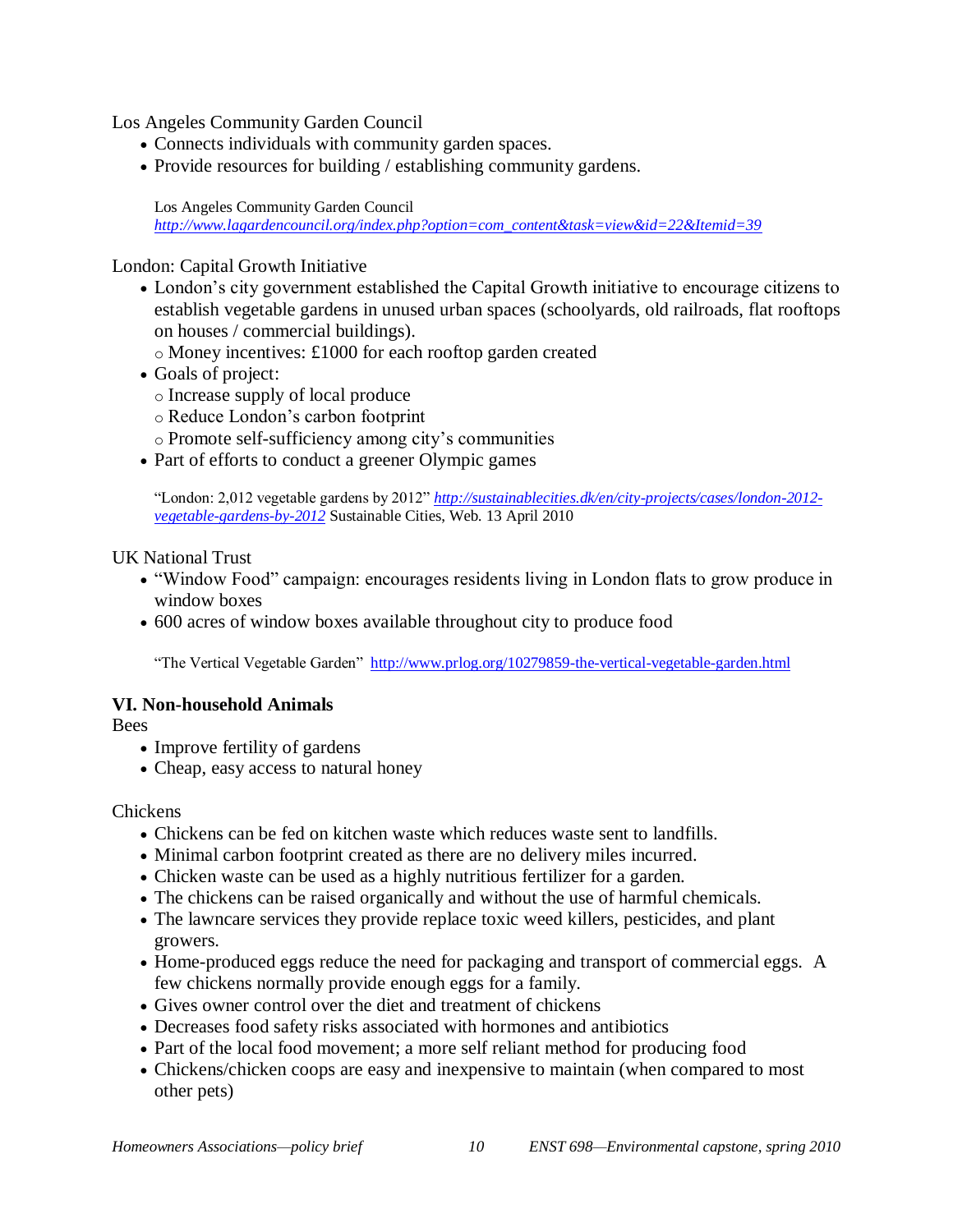Goats

- Grazing eliminates the need for a mower. One mower running for an hour pollutes as much as 450 highway miles in a new car (Union of Concerned Scientists).
- Fresh, organic milk and meat
- Eat food scraps, thereby reducing waste sent to the landfill
- Manure makes great compost

### Sheep

- Managed or "prescribed" grazing is good for the environment. A grass-covered sod is the best protection against soil erosion and runoff. The vegetation and soils on grazing lands are a large reservoir for organic carbon. Properly managed, grazing lands help reduce atmospheric levels of carbon dioxide and may reduce greenhouse gas accumulation.
- Use sheep to "mow" lawns rather than traditional mower.
- Manure makes great compost

Labadie, Katherine *Urban Chickens.* Urban Chickens, 15 Apr. 2010. Web. 15 Apr. 2010 <http://urbanchickens.org/benefits-urban-chickens>

# **VII. Rain Barrels**

- A rain barrel collects and stores an ample supply of "soft water". Soft water usually contains less chlorine, lime, or calcium than municipal water, making it idea for a multitude of applications, including: biodynamic and organic vegetable gardens, botanical planters, indoor tropical plants, automobile washing, and cleaning household windows.
- Rain barriers can curb the use of municipal water used to water lawns and gardens, which make up nearly 40% of total household water use during the summer.
- It only takes 1/4 inch of rainfall runoff from the average roof to completely fill the typical barrel.
- Save most homeowners about 1,300 gallons of water during the peak summer months also lowering the homeowner's water bill
- Reduces the volume of water flowing to the sewer treatment facility
- Lowers the percentage of urban runoff
- Provide a backup source of water during times of drought or between rain showers
- Reduce the need for additional tax dollars earmarked for sewer expansion
- Educational tool for teaching residents about water conservation

EPA Staff, *Rain Barrels.* US Environmental Protection Agency, 24 Aug. 2009. Web. 14 Apr. 2010 <http://www.epa.gov/reg3esd1/garden/rainbarrel.html>.

GREENCulture, *Rain Barrel Benefits.* The Land Conservancy, 2009. Web. 14 Apr. 2010 <http://www.conservemc.org/rainbarrelbenefits.htm>.

# **VIII. Reduced Lawn Irrigation and Pesticide Use**

The benefit of water conservation:

 The treatment and pumping of tap and wastewater consumes energy and produces greenhouse gasses. "If one out of every 100 American homes retrofitted with waterefficient fixtures, we could save about 100 million kWh of electricity per year and avoid adding 80,000 tons of greenhouse gas to the atmosphere (EPA)."